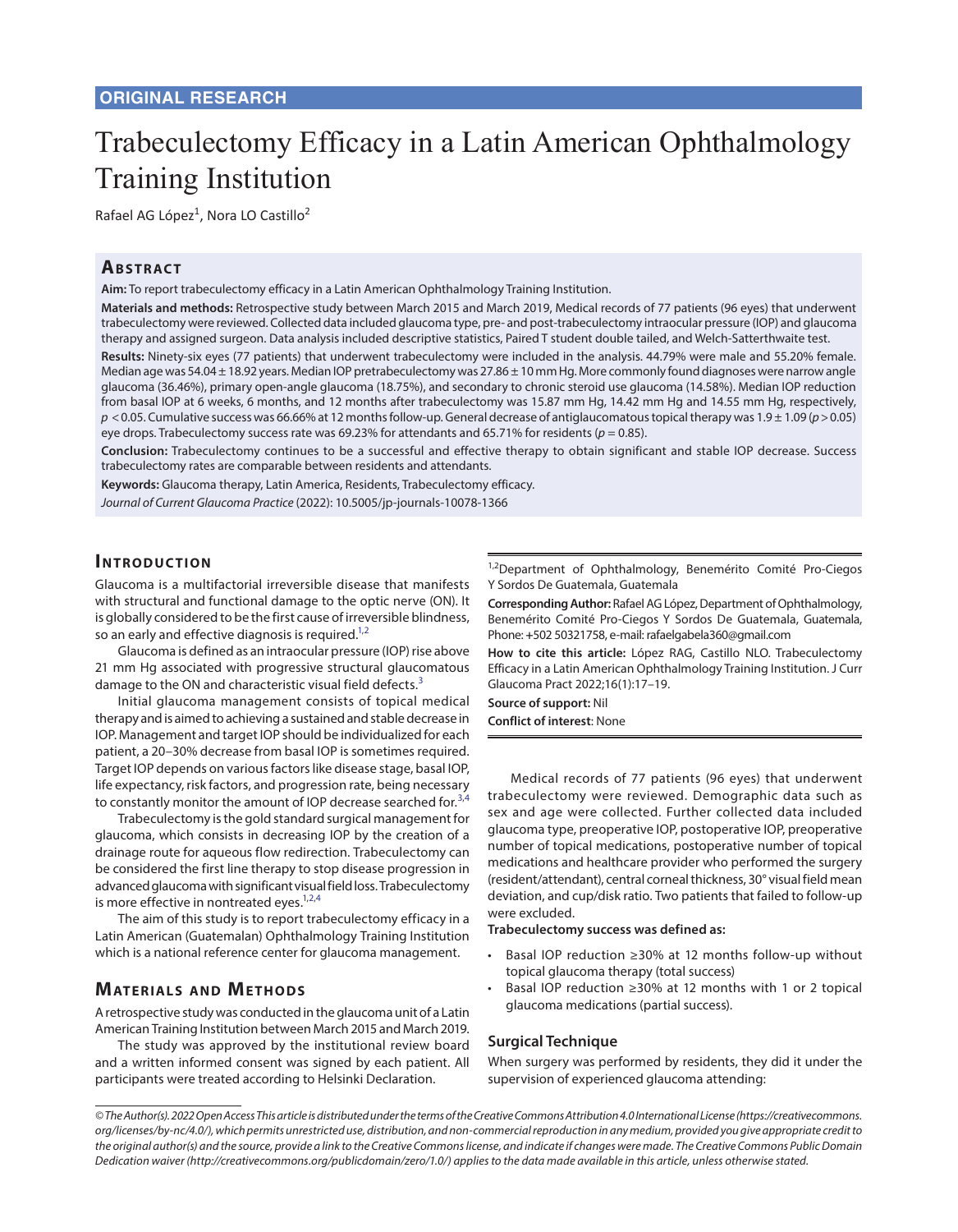- IOP measurement with applanation tonometer (Schiötz)
- General anesthesia
- Asepsis and antisepsis
- A 5% povidone iodine in lower fornix (1 minute)
- Balanced saline solution irrigation
- Sterile surgical drapes
- Sterile lid speculum
- Superior corneal tractor suture, 7–0 silk
- Superior fornix-based conjunctival incision
- Tenon's capsule dissection
- Episcleral vessels cauterization
- Limbus-based triangular scleral flap measurement and marking with caliper (3x3x3 mm)
- A 2/3 thickness triangular scleral flap creation with #15 blade
- Decompressive paracentesis with 27G needle
- Paracentesis ampliation with #11 blade
- Micro punch trabeculectomy
- Peripheral iridectomy with Vannas scissors
- Filtration verification
- Scleral flap closure with a simple suture (10–0 nylon) at triangle apex
- Conjunctival closure with two simple sutures (10–0 nylon)
- Peribulbar gentamicin (40 mg) and dexamethasone (4 mg)
- Antibiotic and steroid ointment in lower fornix (1% chloramphenicol + 0.1% dexamethasone)
- Sterile dressing.

#### **Statistical Analysis**

A Microsoft Excel 16.28 version (190,81202) data base was made. Paired T student double tailed was used for pre- and post-procedure IOP and pre- and post-topical antiglaucomatous medication comparison. An IBMSPSS Statistics 2019 data base was made to execute a Welch-Satterthwaite test used for comparison between residents and attendants' groups. *p* value <0.05 was considered statistically significant. Descriptive statistic measures were also taken.

#### **Re s u lts**

Ninety-six eyes (77 patients) that underwent trabeculectomy were included in the analysis. 44.79% were male. Median age was 54.04  $\pm$  18.92 years (range 1-86). Trabeculectomy was performed unilaterally in 75.32% patients and bilaterally in 24.67%. Preoperative mean IOP was  $27.86 \pm 10$  mm Hg.

<span id="page-1-1"></span>Basal (preoperative) characteristics of patients are summarized in [Table 1](#page-1-0) and their diagnosis (glaucoma type) in [Table 2.](#page-2-8) Significant differences among resident and attendant groups were only found in central corneal thickness and 30° visual field mean deviation.

Mean basal IOP reduction at 6 weeks, 6 months, and 12 months after trabeculectomy was 15.87 mm Hg (56.96%), 14.42 mm Hg (51.75%), and 14.55 mm Hg (52.22%), respectively, *p* <0.05.

<span id="page-1-6"></span>[Table 3](#page-2-4) summarizes mean IOP at different follow-up periods post-trabeculectomy among groups.

An increase of 1.45 mm Hg (12.18%) in mean IOP occurred between 6 weeks and 6 months follow-up  $(p = 0.01)$ . Mean IOP decreased 0.13 mm Hg (0.96%) from 6–12 months follow-up (*p* = 0.79). When median IOP at 6 weeks and 12 months was compared there was an increase of 1.24 mm Hg  $(11%)$   $(p = 0.071)$ .

Cumulative success was 66.66% (30% decrease from basal IOP at 12 months follow-up). Total success was reached in 45.83% (*n* = 44) eyes and partial success in 20.83% (*n* = 20) eyes. Success was not achieved at all in 33.33% (*n* = 32) eyes in which an IOP decrease of at least 30% from basal after 12 months follow-up was not achieved, even with topical antiglaucomatous therapy. Out of 32 eyes, 27 required triple therapy (brimonidine tartrate 0.2% + timolol maleate 0.5% + dorzolamide chloride 2%) and five required triple therapy and cyclocryotherapy for IOP control.

In 26 eyes, surgery was performed by attendants and a success rate of 69.23% (46.15% total success) was obtained in this group. Seventy eyes whose surgeries were performed by residents had a success rate of 65.71% (45.71% total success) (*p* = 0.86).

Out of 96 eyes, 51 did not need any topical antiglaucomatous therapy for IOP maintenance after 12 months follow-up. An average of 2.79  $\pm$  0.52 topical antiglaucomatous medications were used preoperative and 12 months after trabeculectomy it decreased to an average of  $0.89 \pm 1.10$  ( $p < 0.05$ ).

#### **Dis c u s sio n**

<span id="page-1-2"></span>Trabeculectomy effectiveness for IOP decrease is well documented. In this study, a median IOP decrease of  $13.31 \pm 5.02$  mm Hg was obtained, similar to reports by Gedde et al.<sup>[5](#page-2-5)</sup> (12.6  $\pm$  5.9 mm Hg) and Chan et al. $6$  (11.3 ± 4.4 mm Hg). Percentual decrease from basal IOP has been reported of 51.[6](#page-2-6)%<sup>6</sup> and in this study it was 52.22%.

<span id="page-1-4"></span><span id="page-1-3"></span>Nilforushan et al., $1 \text{ Gedde et al.}$ , and Kwong et al. $7 \text{ reported}$ trabeculectomy success of 85.3%, 63.5%, and 69%, respectively, these data coincide with the present study in which cumulative success was 66.66%. Differences exist in success definition among authors, Nilforushan et al.<sup>1</sup> considered a successful trabeculectomy if IOP was 5–10 mm Hg with a decrease of at least 20% from basal IOP with or without topical antiglaucomatous therapy and Gedde et al.<sup>[5](#page-2-5)</sup> determined a successful procedure when IOP was <21 mm Hg or a 20% IOP decrease from basal and in this study, success was considered as 30% IOP decrease from basal with or without topical antiglaucomatous therapy use (total and partial success).

<span id="page-1-5"></span>Chan et al.<sup>[6](#page-2-6)</sup> reported that 50% of their patients required topical antiglaucomatous therapy for IOP control after trabeculectomy  $(1.2 \pm 1.5$  eye drops), in this study 46.88% required topical therapy  $(0.89\pm$  eye drops). Gedde et al.<sup>[5](#page-2-5)</sup> reported a topical antiglaucomatous decrease of 1.7  $\pm$  2 eye drops, in this study, general decrease of medication was  $1.9 \pm 0.6$  eye drops.

<span id="page-1-0"></span>**[Table 1:](#page-1-1)** Patients-basal characteristics

| Parameter                                                                | <b>Residents</b>   | <b>Attendants</b>  | p-value |
|--------------------------------------------------------------------------|--------------------|--------------------|---------|
| Age (years)                                                              | $53.56 \pm 16.81$  | $55.35 \pm 23.64$  | 0.73    |
| Central corneal thickness (µm)                                           | $514.93 \pm 17.21$ | $525.46 \pm 17.62$ | 0.01    |
| Preoperative intraocular pressure (mm Hq)                                | $27.86 \pm 8.89$   | $27.88 \pm 12.50$  |         |
| Preoperative topical antiglaucomatous therapy (number<br>of medications) | $2.84 \pm 0.48$    | $2.69 \pm 0.60$    | 0.27    |
| Cup/disk ratio                                                           | $0.81 \pm 0.19$    | $0.82 \pm 0.16$    | 0.79    |
| 30° perimetry mean deviation (decibels)                                  | $-21.12 \pm 8.30$  | $-16.06 \pm 7.47$  | 0.008   |